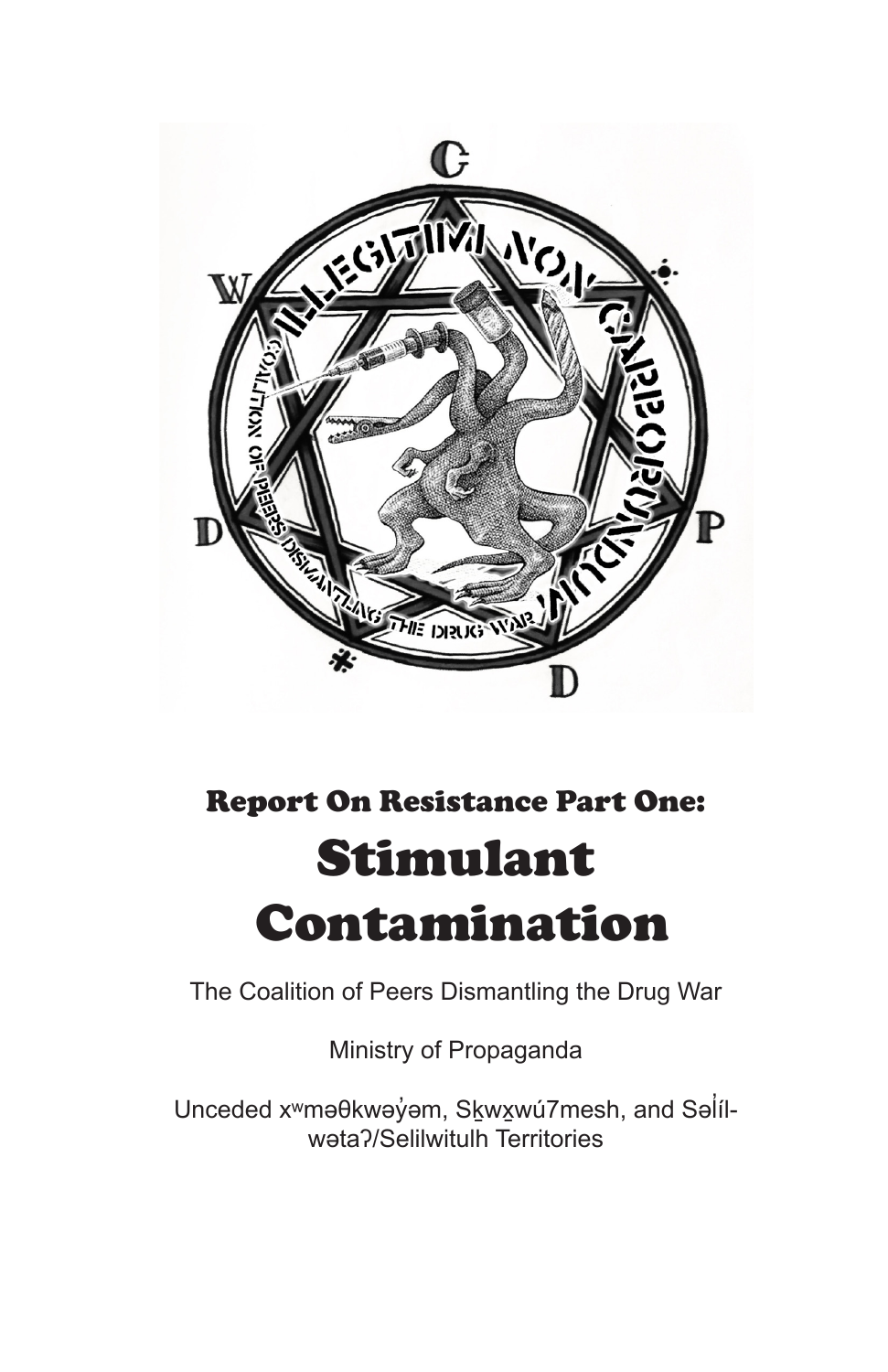"In the current crisis is... Stimulants are not, by and large, contaminated with fentanyl. [...] Stimulant use is different [than opiate use] and while I'm not an expert, it is not clear to me that people can live that kind of a stable life while they have a stimulant-use disorder."

*-Dr. Patricia Daly - Chief Medical Health Officer for Vancouver Coastal Health*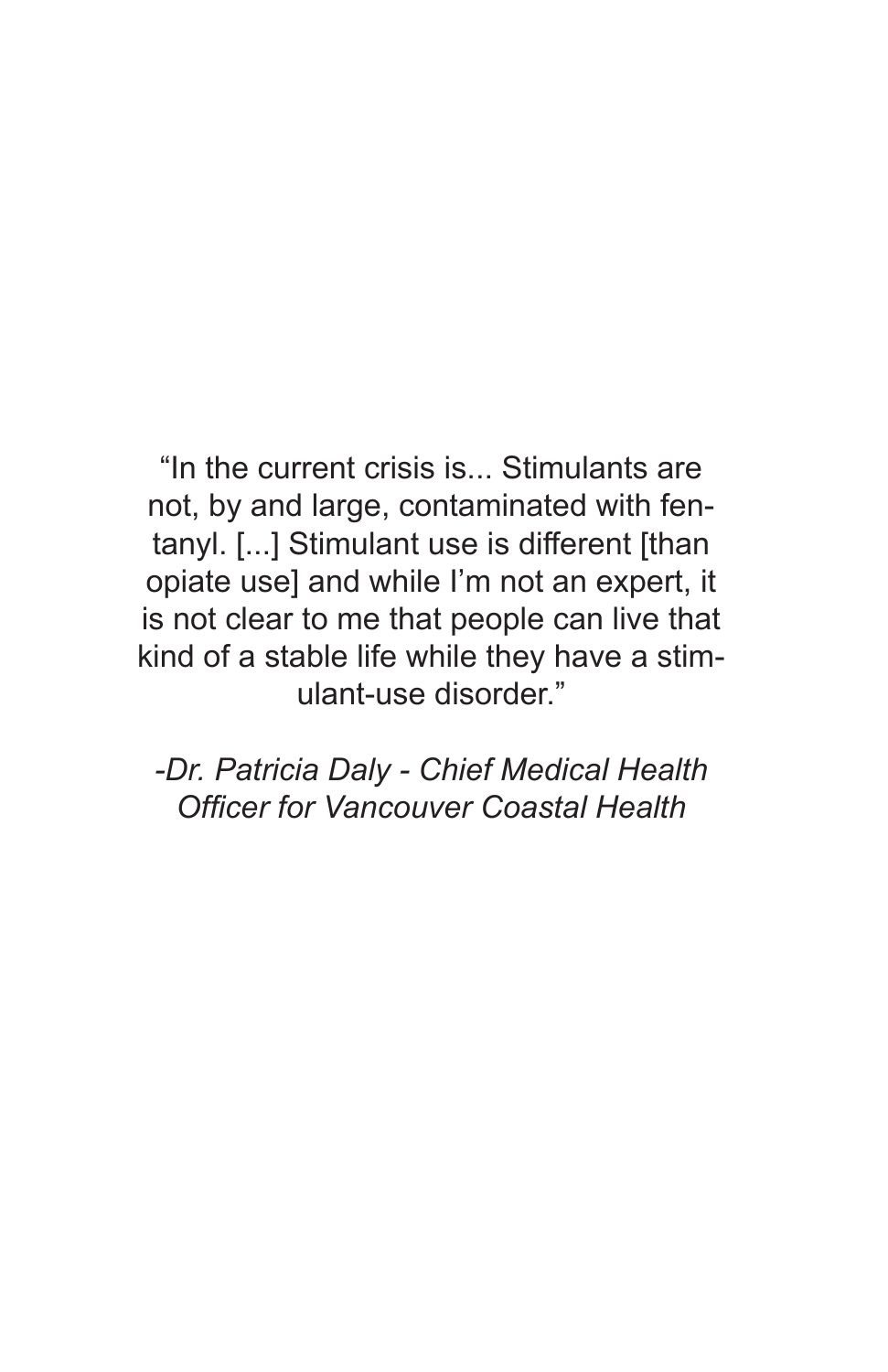## **Introduction**

For the last three years, the public health crisis caused by the prohibition of drugs has ravaged communities of drug users across British Colombia. With the absolute number of overdoses still climbing, and with no sign of the crisis abating, fast pragmatic action must be taken if we wish to save lives. However, current attempts to solve the problem caused by the prohibition of drugs are restricted by misinformation, limiting policy, and the mismanagement of funding allocation. Up until now, this has lead to temporary bandaid solutions that don't address the root of the crisis. Action in support of creating a drug supply with a predictable content for all users is imperative if we want to stop overdose deaths. Despite the challenges government and medical bureaucracies pose in preventing true low barrier, non-medicalized safer supply, the need for more expansive poly-substance model variations of safe supply projects should be a political imperative.

## **Stimulants and Fentanyl Overdose**

While the reality of fentanyl con- tamination of stimulants is ongoing, the narrative set forth by many public health institutions in BC argue the opposite. For example, the BC Coroners Service Autopsy Reports state that the presence of stimulants in combination with fentanyl in cas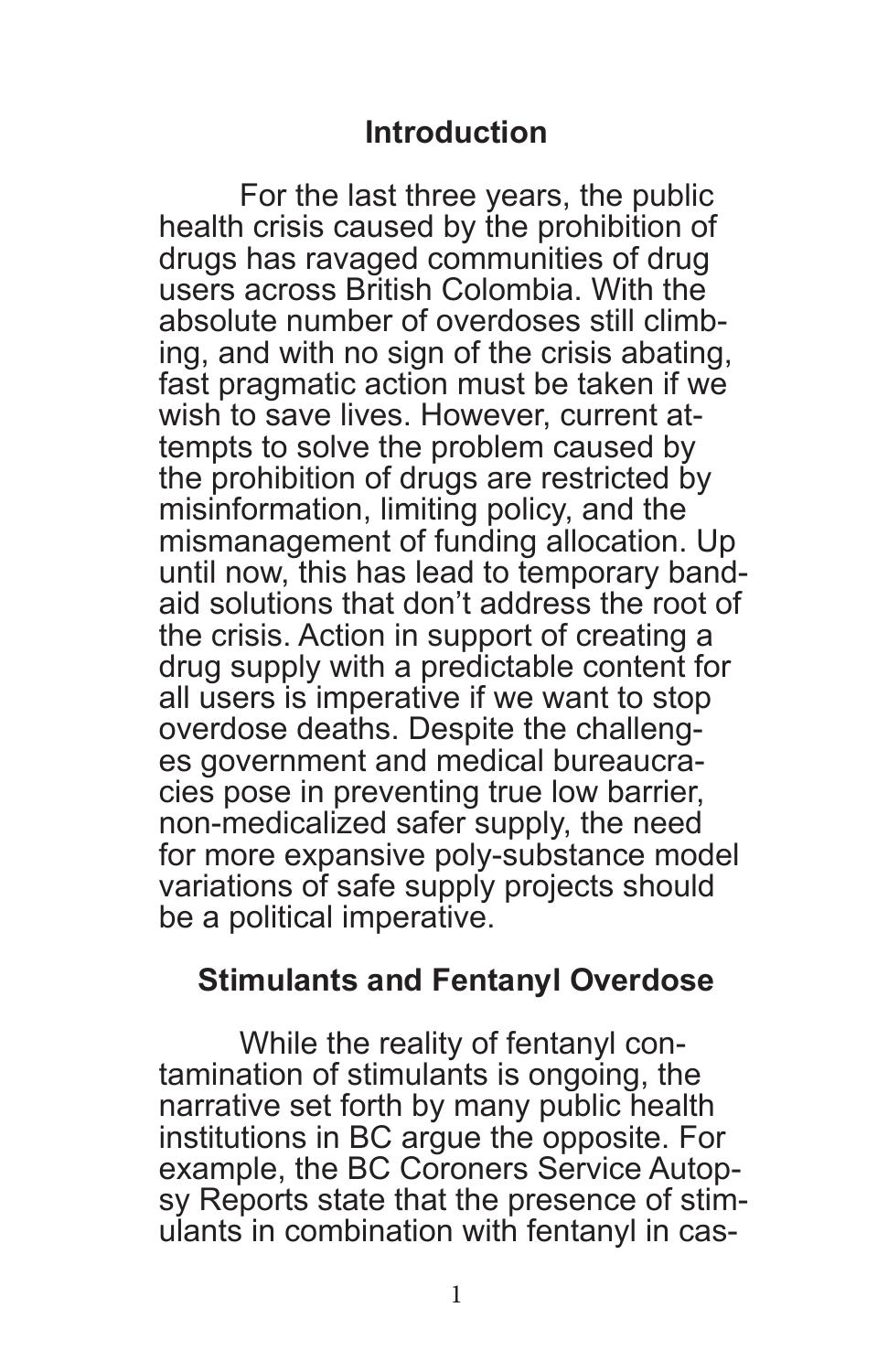es of overdose mortality does not suggest that people who overdosed on fentanyl bought stimulants that were contaminated with fentanyl.<sup>1</sup> Moreover, the BC Centre on Substance Use has stated that drug testing at overdose prevention sites does not indicate that stimulants like cocaine or amphetamines are adulterated with fentanyl.<sup>2</sup> Nevertheless, the notion that the current stimulant supply is not impacted by fentan- yl contamination is fallacious and under- mines the expertise of lived experience.

Reporting from people on the front lines is often light-years ahead of research endeavors. For example, over a period of eight months, peer-reported overdoses in eight different HOPS sites across Vancouver indicated that fentanyl contaminated stimulant overdoses were indeed occurring. Although 44 out of 54 overdoses were directly attributed to opiates use, 5 out of 54 overdoses occurred after peers witnessed what was thought to be pure stimulant ingestion (methamphetamines and crack cocaine).<sup>3</sup> Meaning that 6% of overdoses during this time period occurred as a result of opiate contamination where- in the user did not intend to use opiates at all. Although they are anecdotal, these reports reinforces we know from the community, that stimulants are being contaminated with opiates in dangerous ways.

Further, from what we know about data, we know that the possibility of bias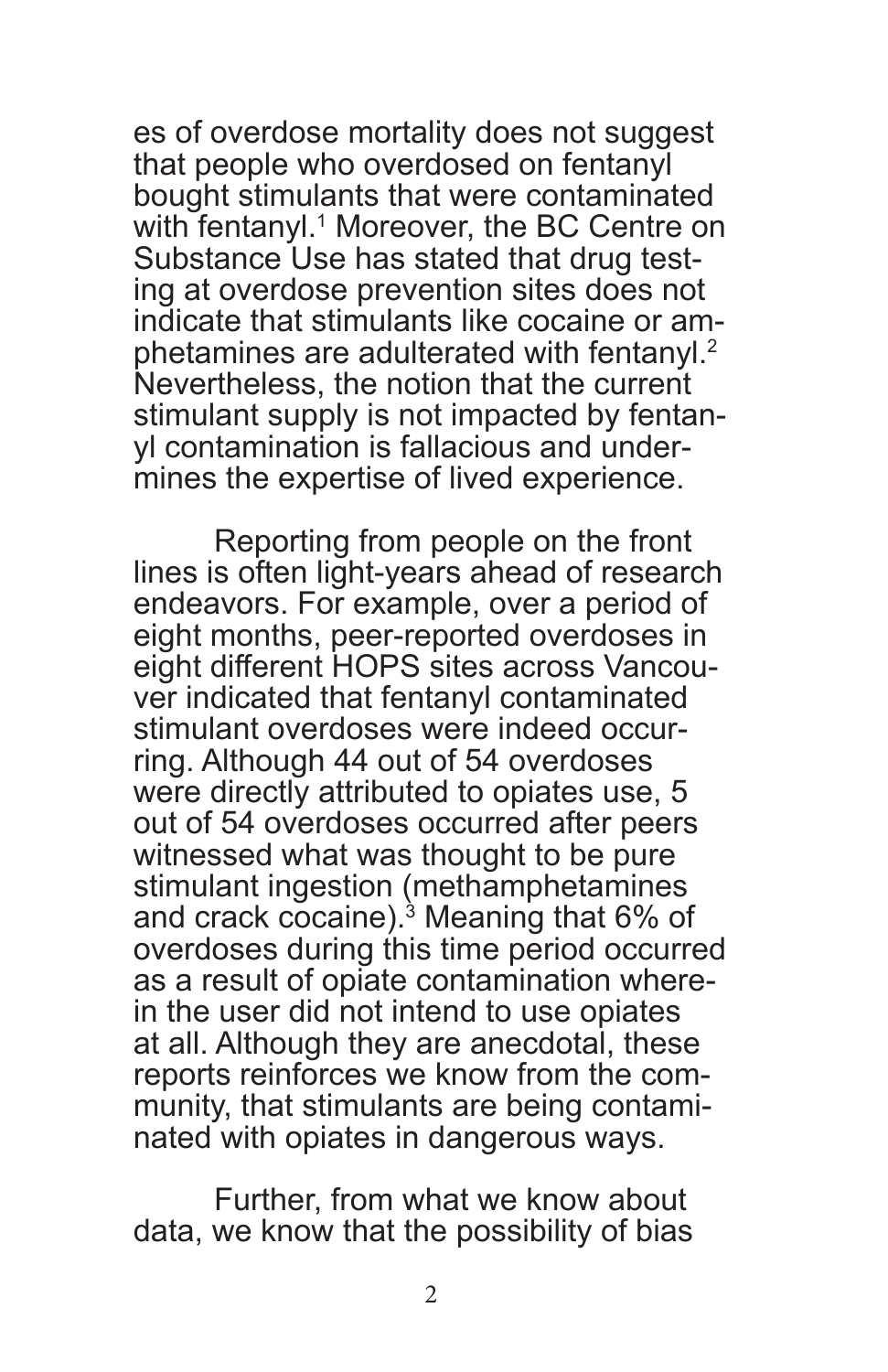due to relatively small sample sizes is high when examining populations of drug users. This is caused by a fundamental difficulty of estimating a total population size for many variables one encounters in this field. The general poor statistical sample of the drug user population and drug testing information renders existing data sets extremely open to statistical bias. For example, if we assume that only two percent of Vancouver's population use "hard drugs" (crack cocaine, metham- phetamines, and opiates) and many of our statistical samples have population sizes of 100 – we are only capturing 0.7% of drug user's experiences. Such low sample sizes are hardly evidence enough to make any real assumptions about drug user's factual experiences.

Further, the ambiguous population size of drug checking does not indicate whether or not our statistics lead to viable conclusions. We cannot decipher whether or not a 3% fentanyl positive rate on five hundred samples of stimulants a month actually indicates anything about the real quantity of toxic stimulants in the drug marketplace. Ultimately we need to take the tendency of existing samples to sys- tematically under-estimate the population parameter as bias. This leads to the point that the only source giving factual evidence are conclusions from the real on the ground experience of drug users.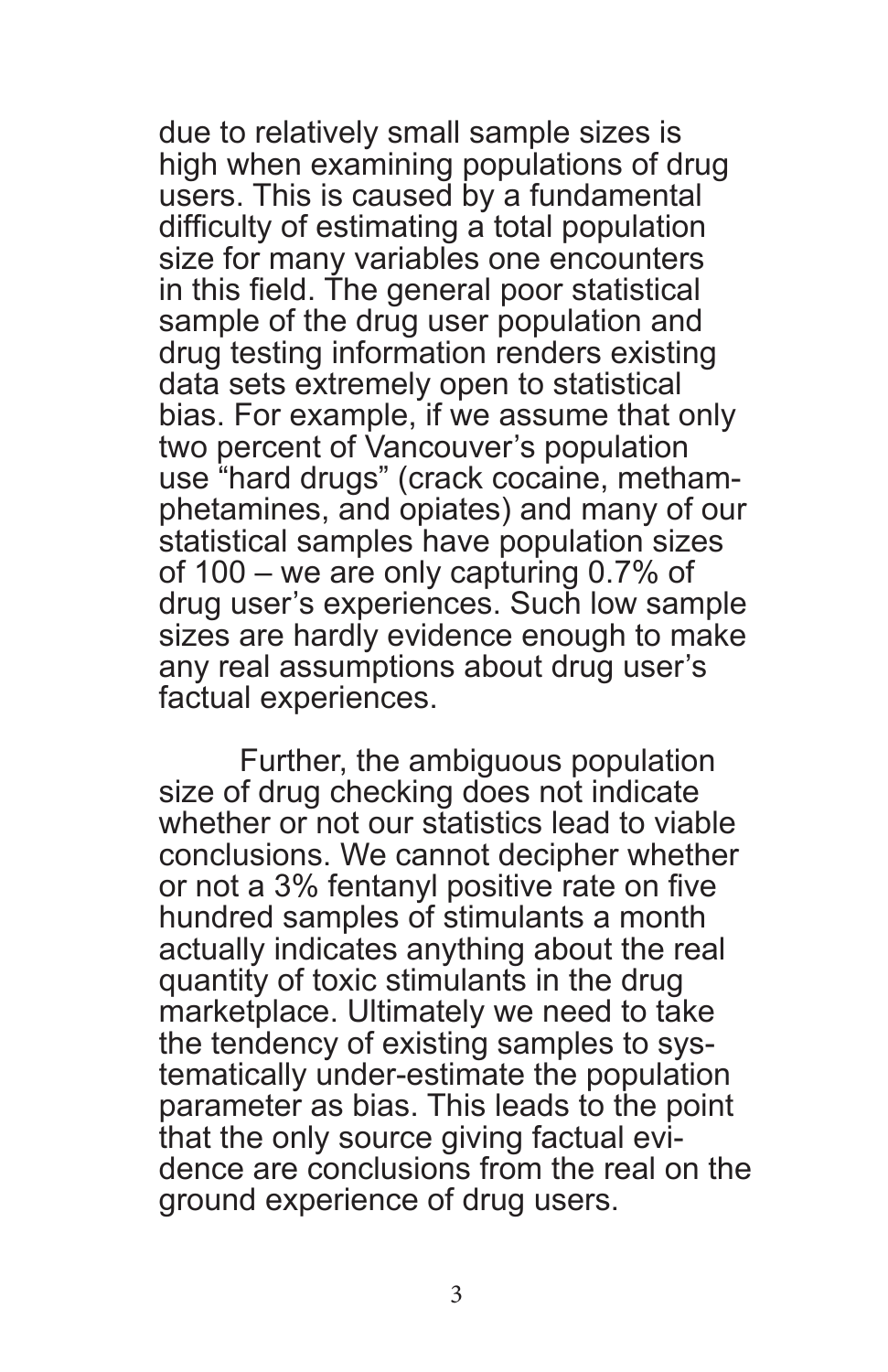Moreover, statistical confusion is compounded by VCH and incongruous BCCSU estimates that three to five percent of all stimulants are cross contaminated with fentanyl,<sup>45</sup> and Health Canada's Drug Analysis Service (DAS) statistics that indicate that five percent of stimulants are cross contaminated with fentanyl.<sup>6</sup>

Despite community reports of fen- tanyl contaminated stimulants, the med- ical industrial complex does not believe in the importance of supporting stimulant users. in a Coalition of Peers Dismantling the Drug War (CPDDW) survey of 20 drug users and dealers – 100% indicated they knew an opiate naïve stimulant user who passed away from a fentanyl contaminated stimulant. The above statistics should fuel the support and messaging that stimulant users remain at risk of fentanyl overversation as we move forward in this drug war. When we are examining how to help drug users, stimulant users should not be left out of the conversation.

# **The Lived Experience of Overdose**

# *A's Story*

So my story is that... I work in the Downtown Eastside and have for about... 15 years, maybe longer now. Back in the 90's I had some friends that had been using heroin for a long time and then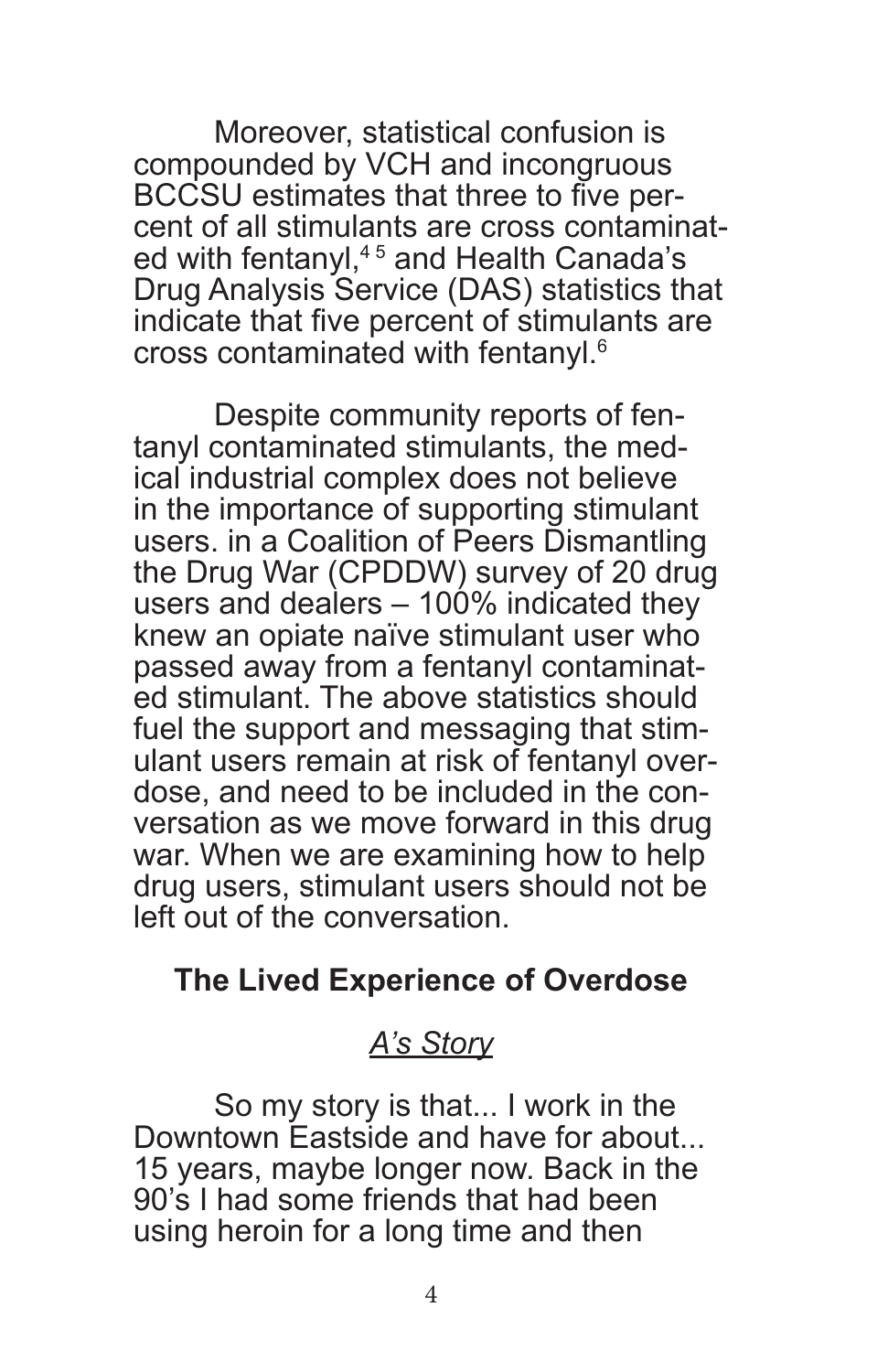stopped using heroin for a period of time and then decided one night to use again, and they both ended up overdosing and dying in my friends apartment. And... And at the time... And i was probably like nineteen maybe eighteen... And... At the time, I remember thinking like how profoundly unfair that was... My friend left behind a seven year old and I know for a fact that they did not want to die that day, and that they were just probably hanging out and wanted to use a little bit and that was defi- nitely not their intended outcome.

 And then shortly after that, about a year and a half later, a friend of mine went missing on the farm, and so... At that point I was living in the Kootenays and I decided that i needed to come down to Vancouver and find out. I just felt like something needed to shift for me. And so... That's when<br>I came and started working in this community. Primarily with sex workers... For a long time. And then, about ten years ago, I met my partner. And... He and I had both been... I've used drugs since i was 16. I've used pretty much every drug except for opiates, 'cause I don't. I'm more into the uppers then the downers. [Laughter]... So but my partner had been... Had used hero- in for a long time and stopped just before I met him. And then we met each other and we... Eventually had a kid, and... And he also was working for [a major social housing provider]. And when he came into the work, he was working at **[REDACTED]**.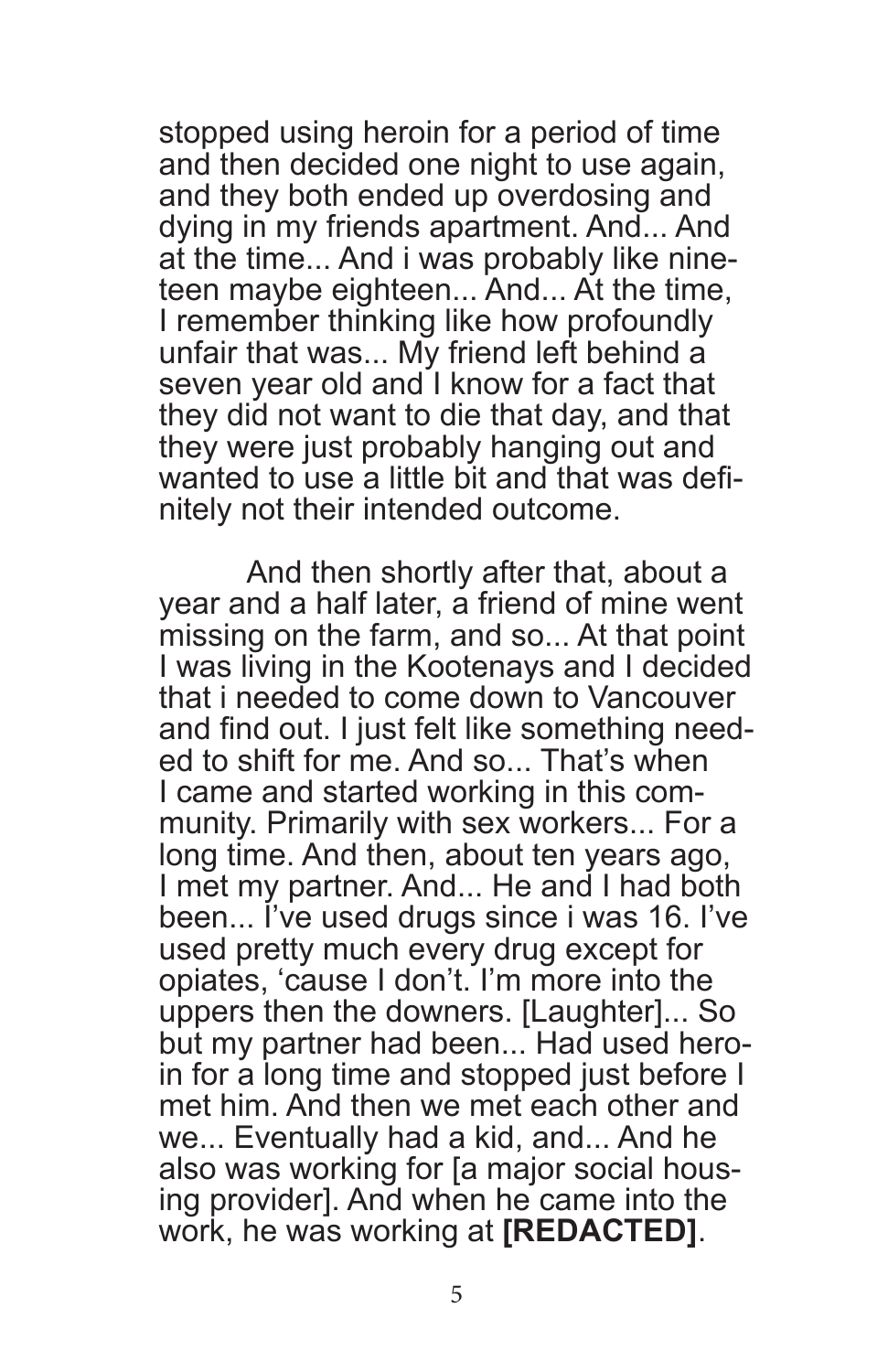And I think when he started working, he was actually really excited. I think he really believed in being a part of... Like... Community based responses to poverty. He was really interested in how art and being creative sustain people. He was an artist himself. And so he did a bunch of projects when he was at **[REDACTED]** that i think he was really excited about.

And then after our kid was born in 2012, he took a bunch of time off work to be with him, and I went back to work. And then when he went back to work eventual-Iy too, the overdose... Fentanyl had hit the market. And he... It's funny 'cause he and I had a conversation maybe like two or three years ago, where... We were talking and we were both saying how if fentanyl had been around in the 90's and the early 2000's in particular, I feel like a lot of us<br>wouldn't be here. There was a lot of heroin at that time and people were... A lot of people were using it and he... I just feel so lucky we survived that. And I remember talking with him and saying well - 'cause I knew at that time that he'd started using crystal meth. And... I knew that. You know, we would talk about it. And I think, in his mind, I think he felt like it would never happen to him. I feel like he felt like... the chance that he would buy tainted drugs, that had fentanyl in them... Was so... I just don't think he... I just don't know... For some reason for him I just never... He never thought it was a possibility. And he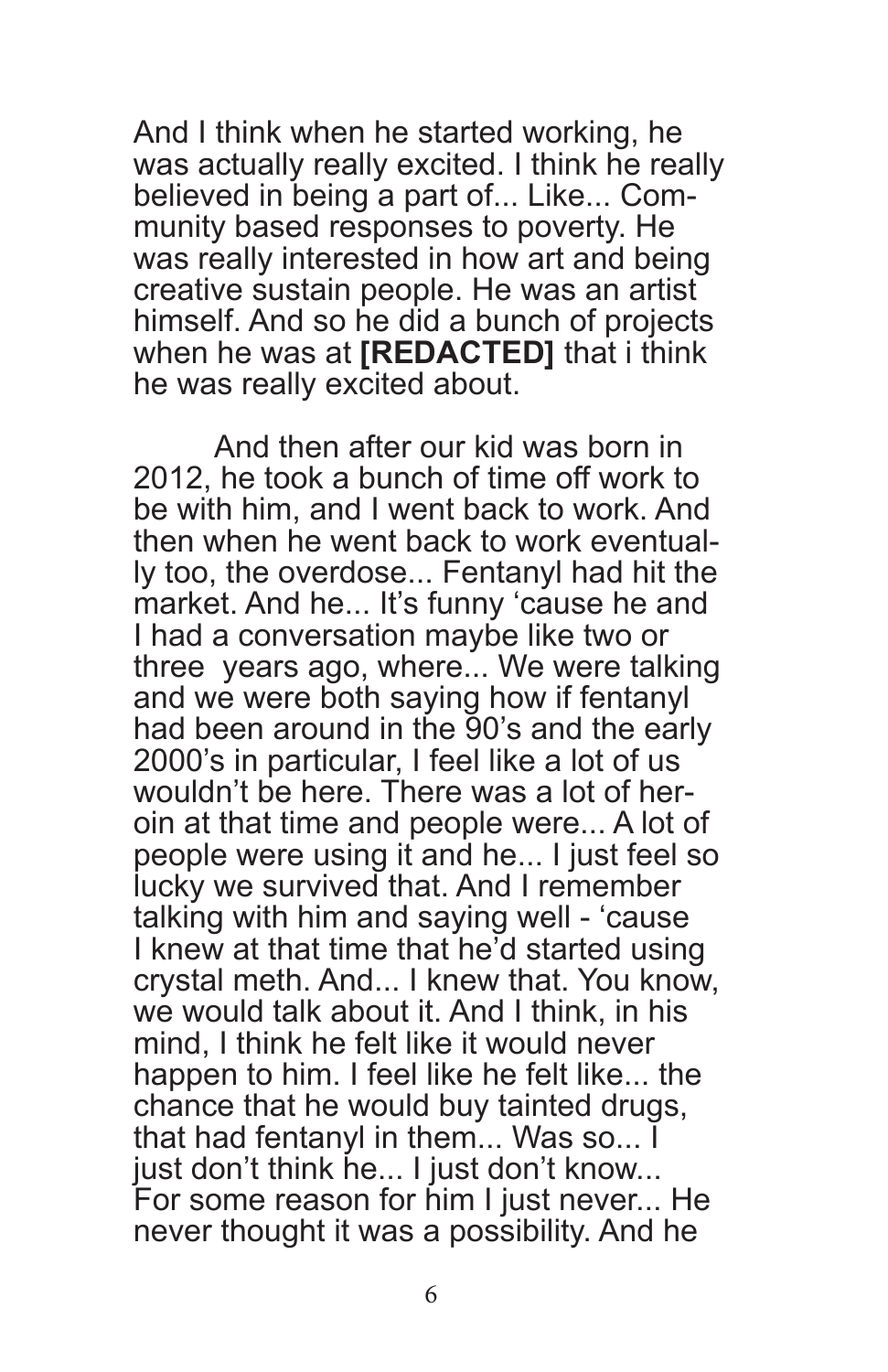was really good at buying from the same source. And it was someone that I felt like he trusted them. And I feel like they knew the stakes for him, because they knew he had a kid.

So... Yeah... And I think that being back at work and having to respond to overdoses definitely had an impact for ly struggled with. And losing people was really hard for him. I think he was someone that felt really strongly. And had a strong sense of justice inside of him... And yeah.... So.... When.... In late July of this<br>vear... Of last year I mean... He was working at Ia major social housing provider's shelters]. And [...] we were talking through the month of July a lot. As you know we did. And he was done. He was like "I gotta' get out of this line of work. I can't do this anymore." And I was like "Ok. I think. We just... Let's figure this out together... You know, go on EI, and like let's just figure this out. This isn't worth it." It's not worth it for you to be experiencing all of this like - I think it really, for him, it just created a lot of like - emotional distress for him. Because it was so tied to his own personal experi- ence.

Right. And so he was like "Ok. I'm gonna work my last three shifts, and then I'm gonna quit [working at the housing provider]. And that was like... So on the Sunday, which was his like third to last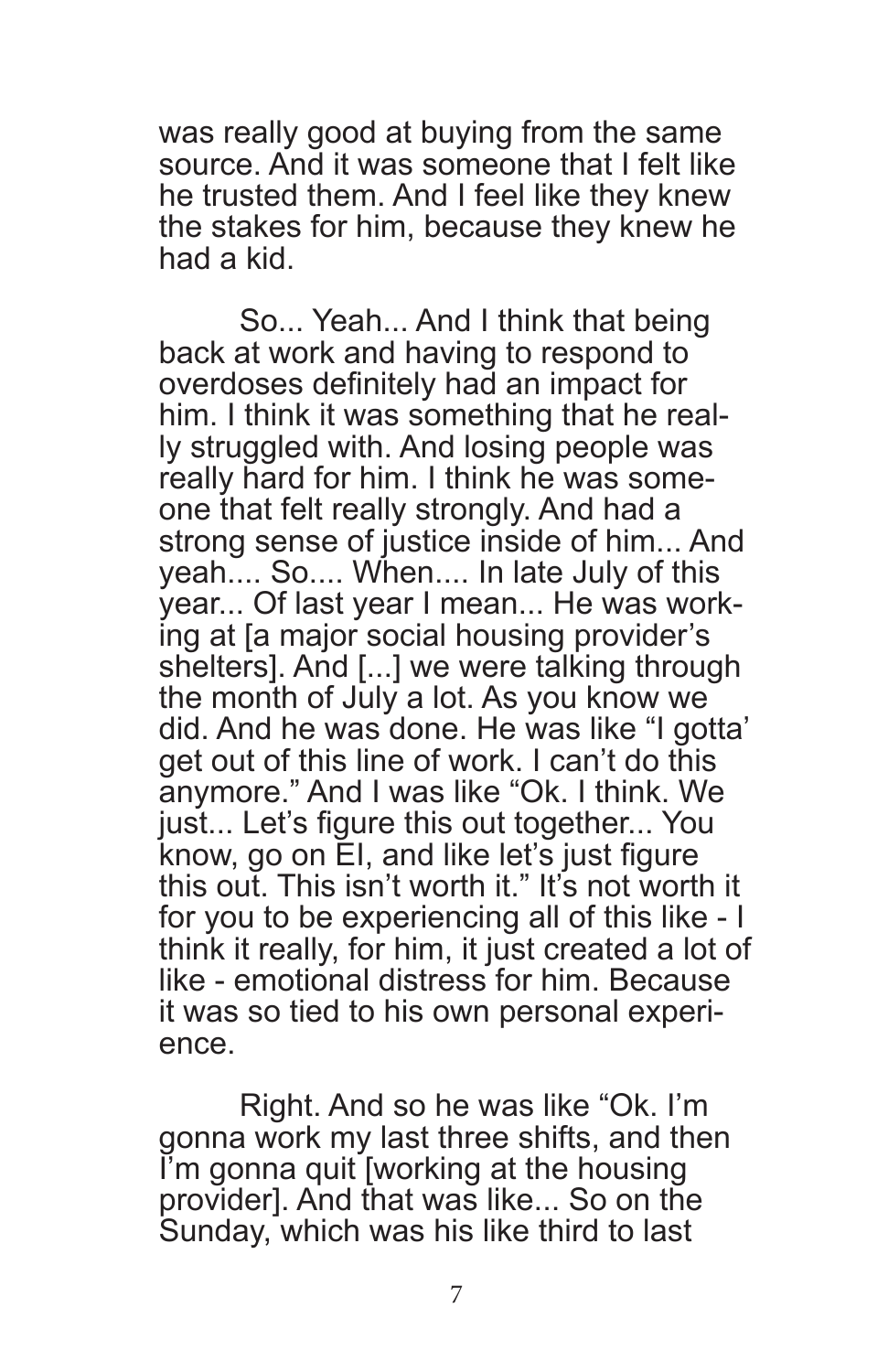shift before the shelter closed. He... He... Worked his shift, then he went into a room in the back and he used what he thought was a stimulant and he overdosed and he died. And he left behind a six year old son. I know for a fact - it's super clear to me, that he also didn't want to die that day. He had a lot of things he wanted to do with his life. He was an artist, a painter, and he wanted to see his son grow up. And be there to witness him become an adult. And you know after he died, I felt like he...I just think. All I could feel was this really strong sense of anger... From him. 'Cause he was like "fucking piss, this had happened". You know?

#### *Interview with S*

Interviewer: You have, within the last couple months, notice any change in the quality of the product that you're receiving?

S: Hugely. Over the four months. I have overdosed three times. And all from crystal meth use.

Interviewer: Are they all from different pro- viders also?

S: Yes. Yep. And the last time I did. If my boyfriend hadn't been there. I would have been gone. Like I was blue when I woke up and I tested the shot after. Just the components of the blood, and whatever was mixed in right there. And it skyrocket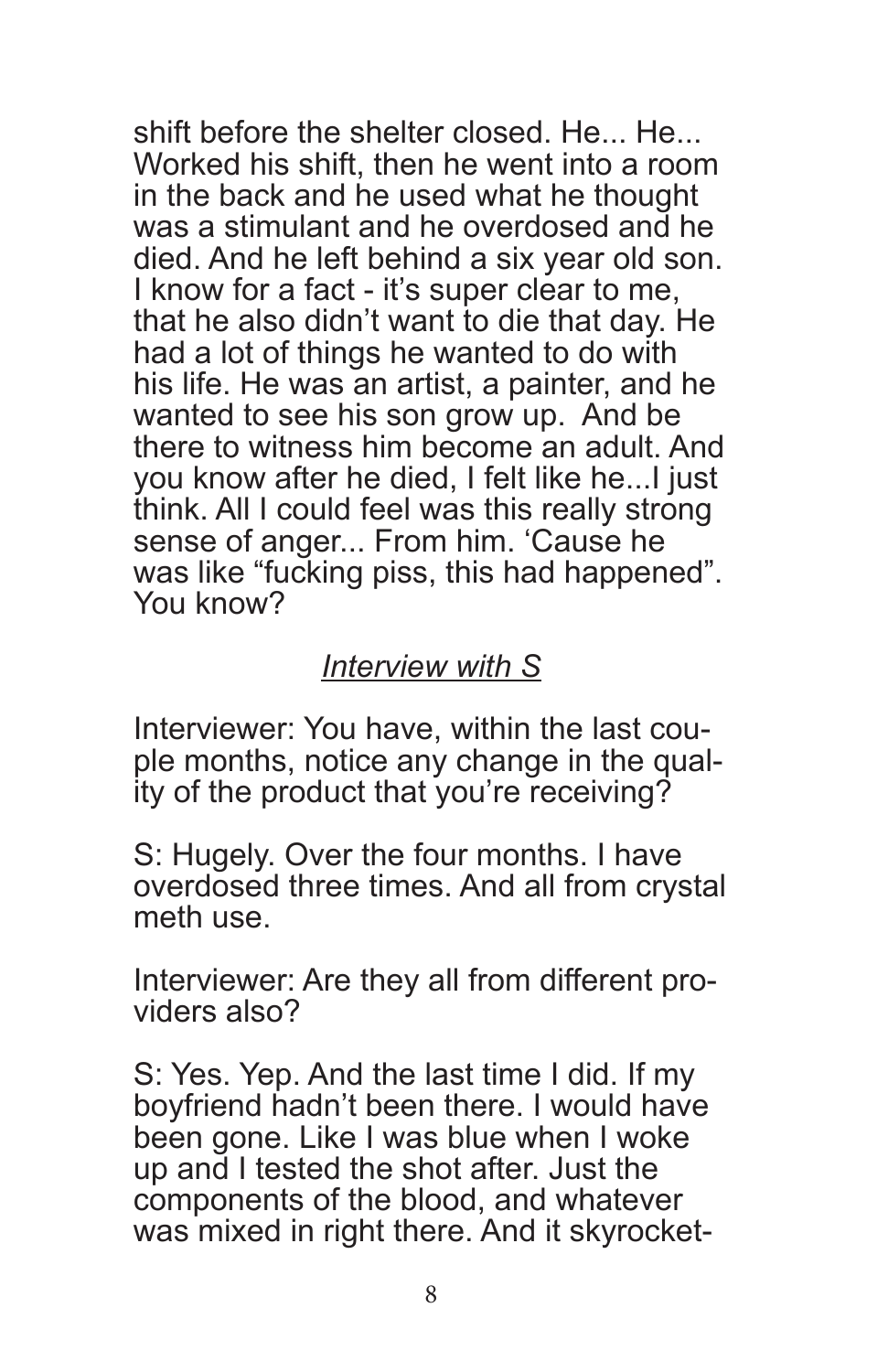ed on the fentanyl test.

# *Interview with D*

Interviewer: OK. And you actually had an opiate overdose from rock.

D: Yes. I did.

Interviewer: Can you tell me if you bought it from someone that you normally do?

D: No I did not.

Interviewer: So someone unusual?

D: Yes

Interviewer: And did you. Did it look any different? Or appear any different?

D: It was kind of a yellowish color and the person said it was resincal. But I think it had down in it.

Interviewer: Wow. So you smoked it right there and then smoked?

D: There and then. I was getting shaken, going all red and I fell in the lane-way and some guy, I didn't even know... He walked up the lane-way and just helped me up and asked if I was OK. I sat there and was all dizzy for a bit. And that was it and then the fent was quick and that was that.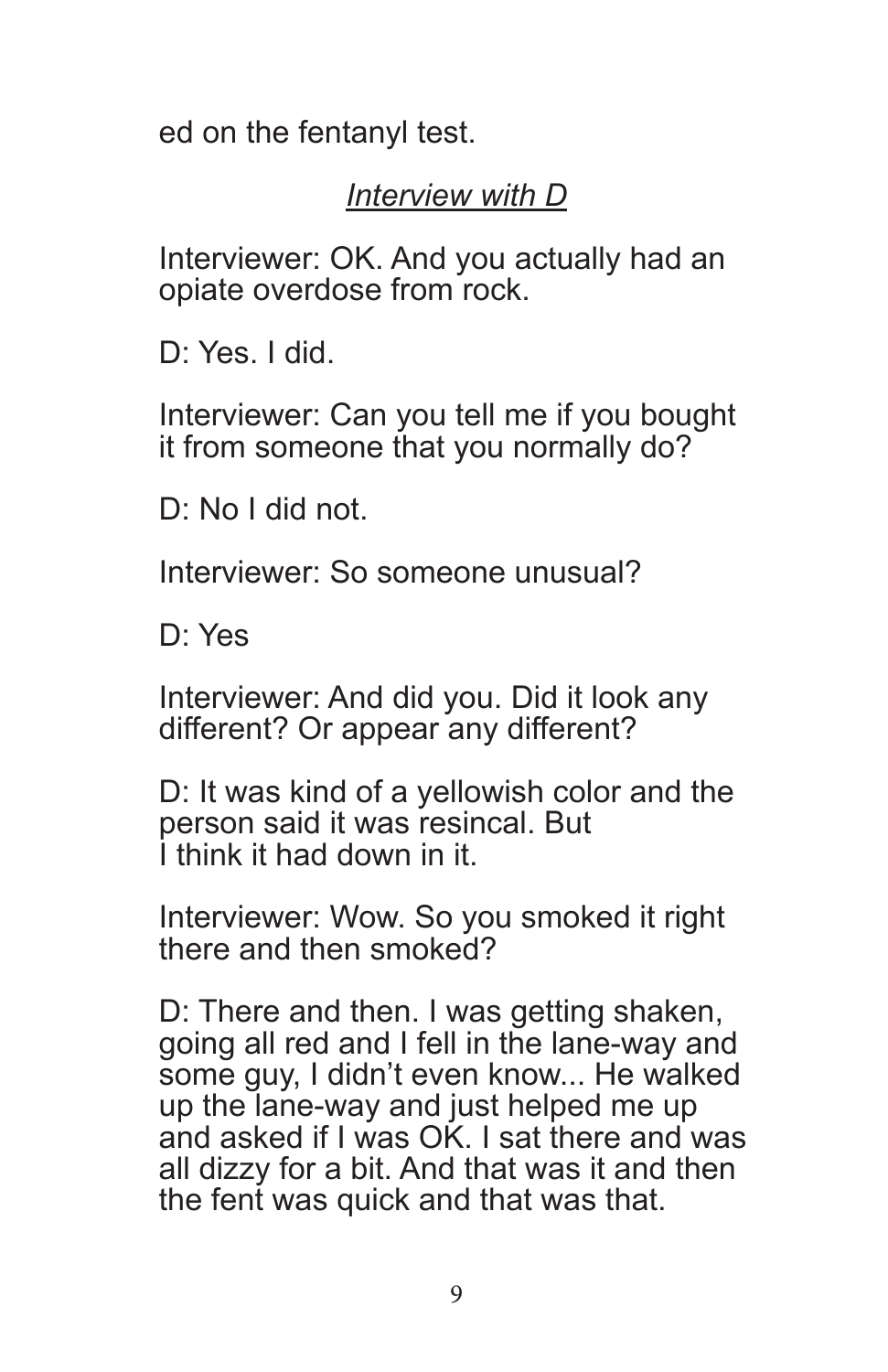# *Interview with K*

Interviewer: So ---have you ever yourself personally suffered an overdose yet?

K: Twice.

Interviewer: Twice? And has that been us- ing opiates, or on side? Or what kind of---

K: Nope. I don't use opiates. Once I didn't check - it was cocaine, and just last week I smoked something in my pipe and - I passed out - and I came too and it was two hours later.

# *Interview with B*

B: Let's see... I had boughten some jib in my building, and I went to my room... Whatever... To smoke it and stuff. And then my friend and I who were smoking the jib. He went right to sleep after smoking it and it's supposed to you know wake you up<br>and such. And then uh [clears throat] I noticed the same effect after smoking some. And then. We pretty well noticed that the bag was uh... It had particles of down in it or whatever. So buddy had just, in order to save some bags. He was just cross contaminated it. Which is... Everyone's reusing bags and it's super dangerous.

# *Interview with C*

Interviewer: So, have you had any [stimu-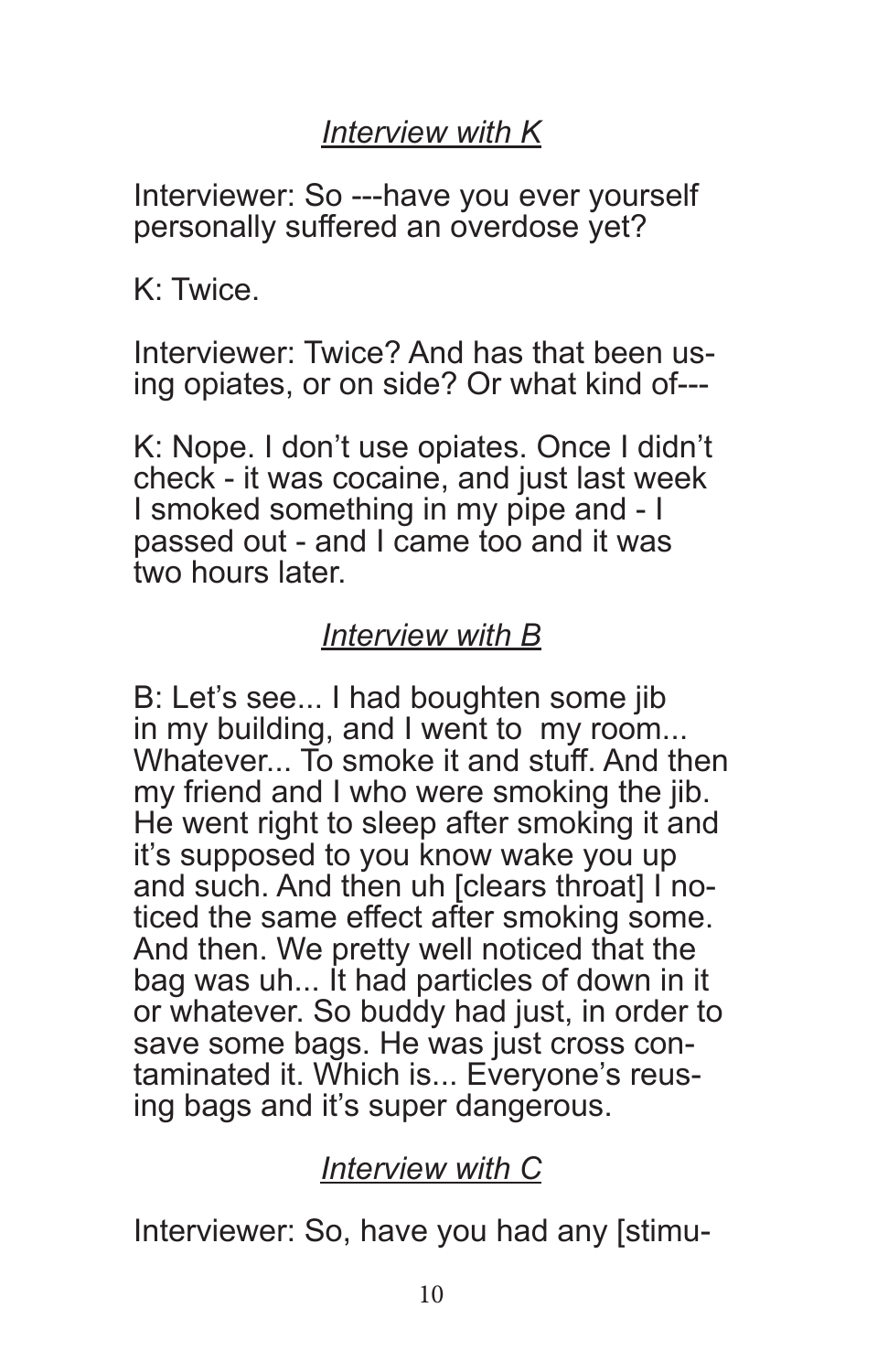lants] that have... Had any cut with fentanyl?

C: I have. Yes. I actually had to cut myself off of drugs for awhile... 'Cause I didn't want... I won't be wired to anything again. I...

Interviewer: So when, you had an over-<br>dose, one of them was, the burning sensa-<br>tion that like

C: Oh yeah. Oh yeah.

Interviewer: And then the other one was the fentanyl. So you've experienced both. One a wide awake overdose and one of them down under overdose. Both from using stimulants?

C: Yeah.

# *Interview with Z*

Z: You expect fent in the down obviously. But not the side. And I went down off of side.

Interviewer: You weren't expecting it in the side? Do you generally... Would you ask your dealer when you buy it? That it has been tested? Or if he knows it's clean? I know some guys were bragging that their drugs have got like 60 percent fentanyl in it and some people know that.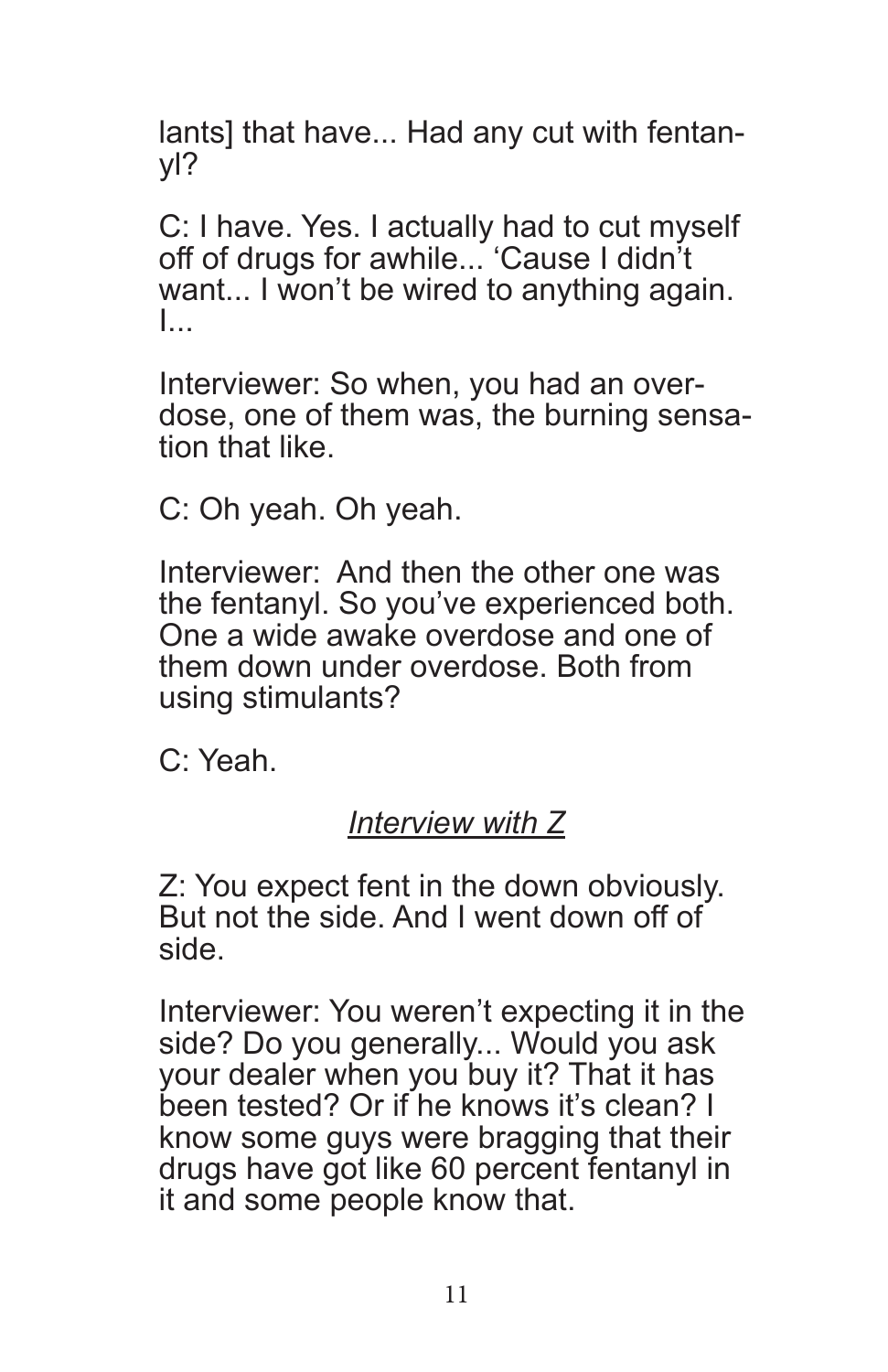Z: Again, not the side. 'Cause you'd hardly ever....

Interviewer: You wouldn't think about that, right.

Z: I'm never really worried about it.

Interviewer: Did it change after you over- dose when you use the side. Did you did it change how you approach it?

Z: Yeah I got a new source and I got to know the person that I buy off.

Interviewer: When you're using now. What do you do now that you've overdosed on side. Do you test it at all now?

Z: Honestly, I cut my use down to hardly any.

Interviewer: Really?

Z: Yeah.

## *Interview with B*

Interviewer: have you ever taken one sub- stance, and then accidentally overdosed on fentanyl, or been dosed with something else?

B: Yes i have.

Interviewer: OK can you explain that?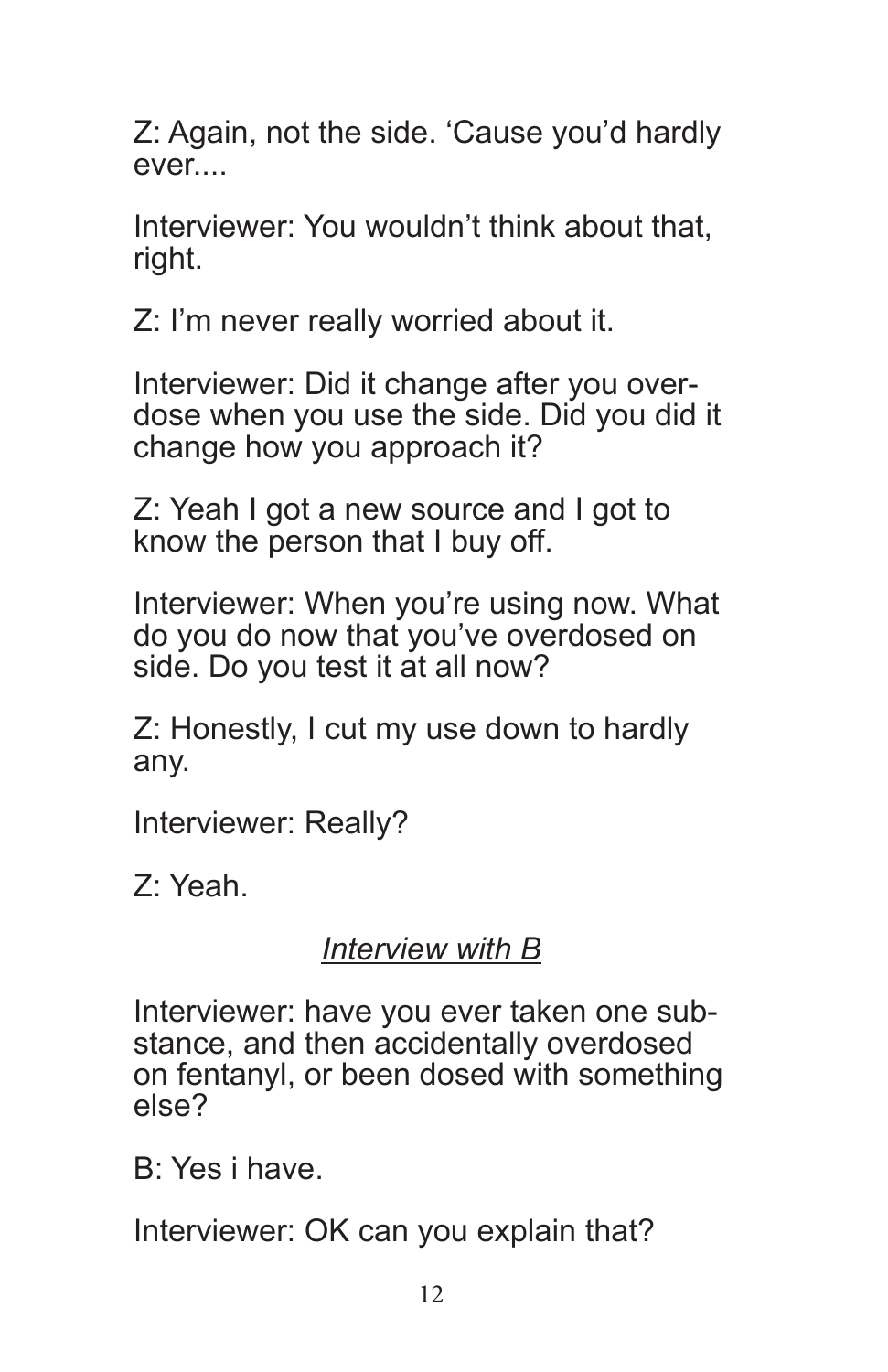B: It was supposedly crack, but I know for sure, it wasn't. Because you do not go to sleep on crack. [Laughter] I know. I was falling asleep and I... This is not what I ordered. […] This stuff looked like crack too. And it was heroin.

## *Interview with D*

Interviewer: Can you explain again what happened?

D: Yeah, I went and bought a couple points of side off a friend of mine. And each point was individually bagged, and I paid her the money and everything. And left and went home... I bust out a line for myself and my friend. She does opiates herself, so nothing really happened to her. Myself, I went and sat down in the living room and everyone else in the house left, so I was by myself and I started getting really dizzy feeling nauseous. Running back and forth to throw up. And then i realized "oh crap I think I'm overdosing". I was able to actual-Iy pull myself out of it without fully overdos-<br>ing. But I went and complained about it to my friend the next day, and shes like "Oh my god I'm so sorry I gave you the wrong bag, I gave you a bag of fent by accident", instead of side. She actually felt really bad about it, she gave me back my money and gave me another half a gram for free.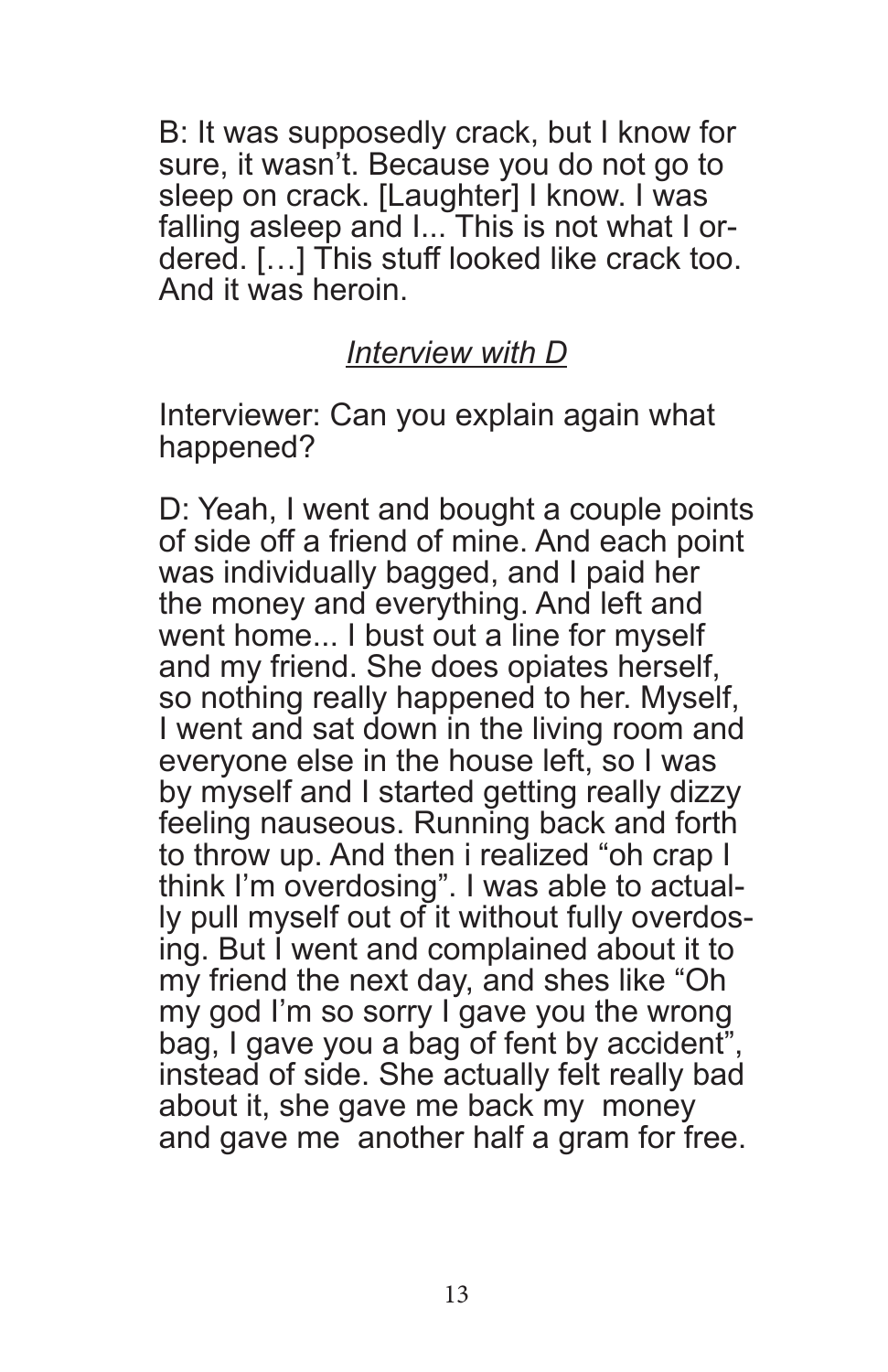# **Discussion**

The prohibition on drugs will remain the leading cause of overdose death due to the resultant unpredictability of drug content for opiate users and for stimulant users alike. Until all drugs are readily available in safe and regulated formats, anyone using drugs is at risk of a fentanyl es that at the current time, we are far from<br>being able to distribute drugs freely to evervone. However, this does not mean that large populations of drug users should be ignored or not part of the solution. There is an utmost need to include stimulant users moving forward on conversations about the provision of safe drugs.

#### *The Need for Low Barrier Poly-Substance Distribution*

Although the absolute incidence of contamination leans far more heavily towards opiate overdoses, we should not overlook the very real fact that stimulants can be just as dangerous as opiates them- selves. The reality is that, if you have been using fentanyl constantly, your threshold one who is opiate naïve. Despite the fact that approximately fifteen times as many opiates are contaminated with fentanyl than stimulants, the likelihood of someone overdosing on contaminated stimulants is much higher due to their potentially lower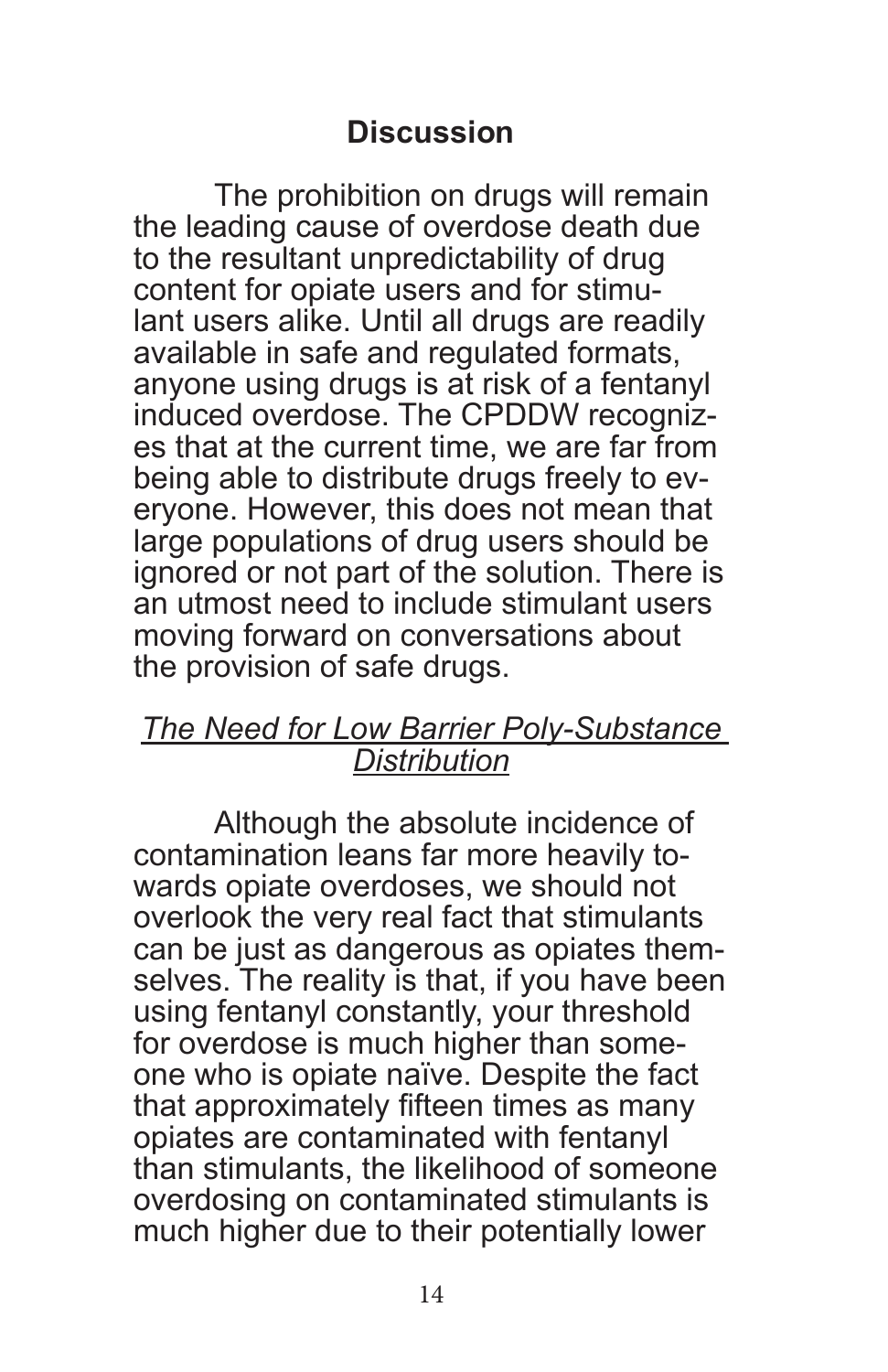threshold for overdose.

As Crystal Meth remains the most commonly used substance after cannabis,<sup>7</sup> users should have a safer option of stimulants just as rightfully as opiate users. The existing clean and safer versions of stimulants include clean amphetamine options<br>such as amphetamine salts, or dextroamphetamine, and clean methamphetamine options, such as Desoxyn, which although illegal in Canada, is available in the United States. Moreover, although data regarding stimulant replacement therapies is scant, clinical trials have revealed positive associations with amphetamines, methylpheni-<br>date, and dextroamphetamine in treating chronic-cocaine and methamphetamine dependence.<sup>89</sup>

## **Conclusion**

The end of the opiate crisis can ultimately only be achieved if drug users understand the contents of their drugs and the risk of accidental overdose is greatly decreased. Safer supply does not mean more treatment in the form of substance use disorder management programs. It means that anyone who chooses to use drugs can do so in a safe and reliable manner. Although our legal and medical frameworks are far from being able to distribute narcotics to anyone who would like to use them, there are pragmatic steps that can be taken. This begins with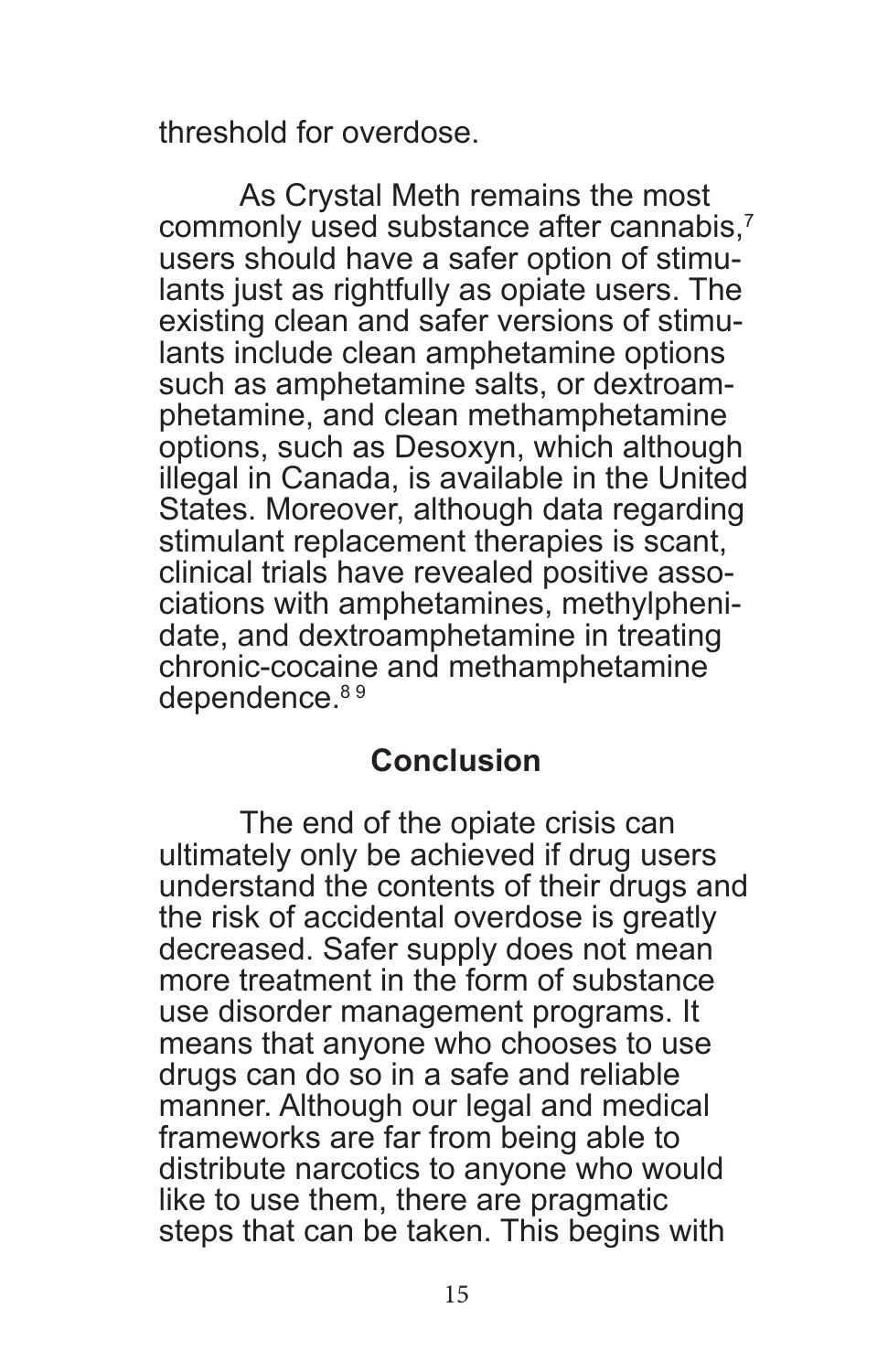creating lower barrier programs that offer users a diverse amount of stimulants and opiates, and not putting all of our eggs in one proverbial basket. If the legalization of cannabis and the failure of the prohibition of alcohol have taught us anything, it is that the only way to get users to avoid using the illicit market, and to purchase and consume licit drugs, is by providing the drugs users want in a cheaper and safer way than the illicit market can. This process needs to begin now, even if on small scale, and it must involve a diversity of options and stimulants.

## **References**

1. Coroners Service (2017). Illicit Drug Type Surveillance Report, 2016-2017. Vancouver, BC.

2. British Columbia Centre on Substance Use (2018). Drug Checking in British Co- lumbia. Vancouver, BC.

3. Nyx, E. S. (2018). [Overdose Statistics - 8 HOPS]. Unpublished raw data.

4. Vancouver Coastal Health. (2018). [VCH Drug Checking Data]. Unpublished raw data.

5. Tupper, K. (2017). Drug checking reveals more than half of all substances on the street not what expected (Canada, BCCSU). Vancouver, BC: BCCSU.